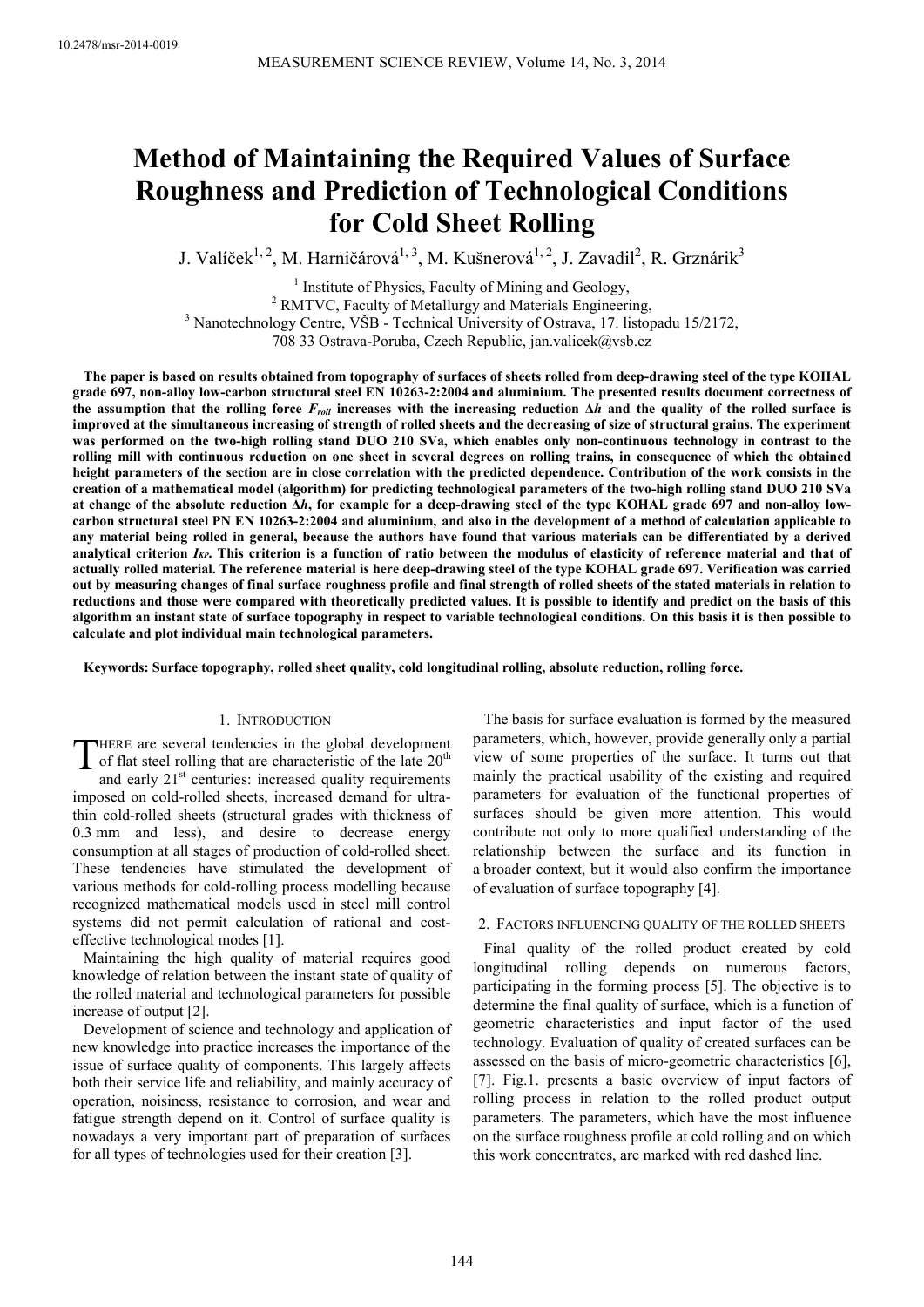

Fig.1. Ishikawa's diagram of rolling system [5].

During any change of some of the main technological parameters (Table 1.) the rolled material adapts and changes its original structural-deformation properties [8].

Table 1. Parameters of experimental rolling stand DUO 210 SVa.

| Parameter                 | <b>Dimensions</b>             |
|---------------------------|-------------------------------|
| Distance between stands   | 380 mm                        |
| Diameter of working rolls | $210 \text{ mm}$              |
| Maximal rolling force     | 350 kN                        |
| Rolling speed             | $0.5 - 1.2$ m·s <sup>-1</sup> |
| Sheet width               | $0.4 - 100$ mm                |
| Maximal reduction         | $10 \text{ mm}$               |
| Rolling gap               | $20 \text{ mm}$               |
| Electric drive output     | 34 kW                         |
| Electric drive voltage    | 380 V                         |



Fig.2. Two-high rolling stand DUO 210 SVa.

Such changes of technological parameters occur when it is necessary to increase the output. If the influence of an increase of the rolling speed, rolling pressure or material reduction is not sufficiently respected, the structuraldeformation state of material at the output can be affected [9]. It is possible to prevent, even at high requirements to quantitative parameters of production, possible negative impacts on quality of the final product by ensuring the continuous control of material and surface quality during the rolling process in real time, but also by the use of the verified theoretical prediction at design of technology [8]. It must be noted that the data presented in Table 1. are experimental parameters of the two-high rolling stand DUO 210 SVa (Fig.2.).

Two-high rolling stand is the basic structural type, which is nowadays used less frequently. Its advantages are good reduction capacity, straightening effect and realisation of special surface finish of strips (polishing, matt finishing and draining of strip surfaces).

### 3. SUBJECT & METHODS

To carry out our experiment, i.e. to investigate the influence of technological parameters on surface topography, we chose etched sheets made of deep-drawing steel of the type KOHAL grade 697 and aluminium with dimensions 150 x 31 x 2.52 mm. The sheets were rolled by plastic deformation (Fig.3.) on the laboratory two-high rolling stand DUO 210 SVa. The sheets marked as 1C, 2C, 3C, 4C, 5C were rolled on the two-high rolling stand DUO 210 SVa at the Technical University in Košice 2-7 times at the rotational speed of the rolls of  $v_{roll} = 0.7 \text{ m} \cdot \text{s}^{-1}$  (Table 2.). Thickness of sheets was measured by micro-metre with accuracy of measurement of  $\pm$  0.01 mm [10].



Fig.3. Principle of deformation at longitudinal rolling.

The higher reduction ∆*h* was required, the higher was the number of passes of the sheet through the rolling stand. The original sample marked as 0C did not pass through the rolling stand for reason of mutual comparison of the samples.

Table 2. Technological parameters of created samples.

| <b>Sample</b><br>$\Delta h$ [mm] |      | <b>Picture</b> |
|----------------------------------|------|----------------|
| 0 <sup>C</sup>                   |      |                |
| 1 <sup>C</sup>                   | 0.38 |                |
| 2C                               | 0.96 |                |
| 3C                               | 1.27 |                |
| 4C                               | 1.56 |                |
| 5C                               | 1.73 |                |
|                                  |      |                |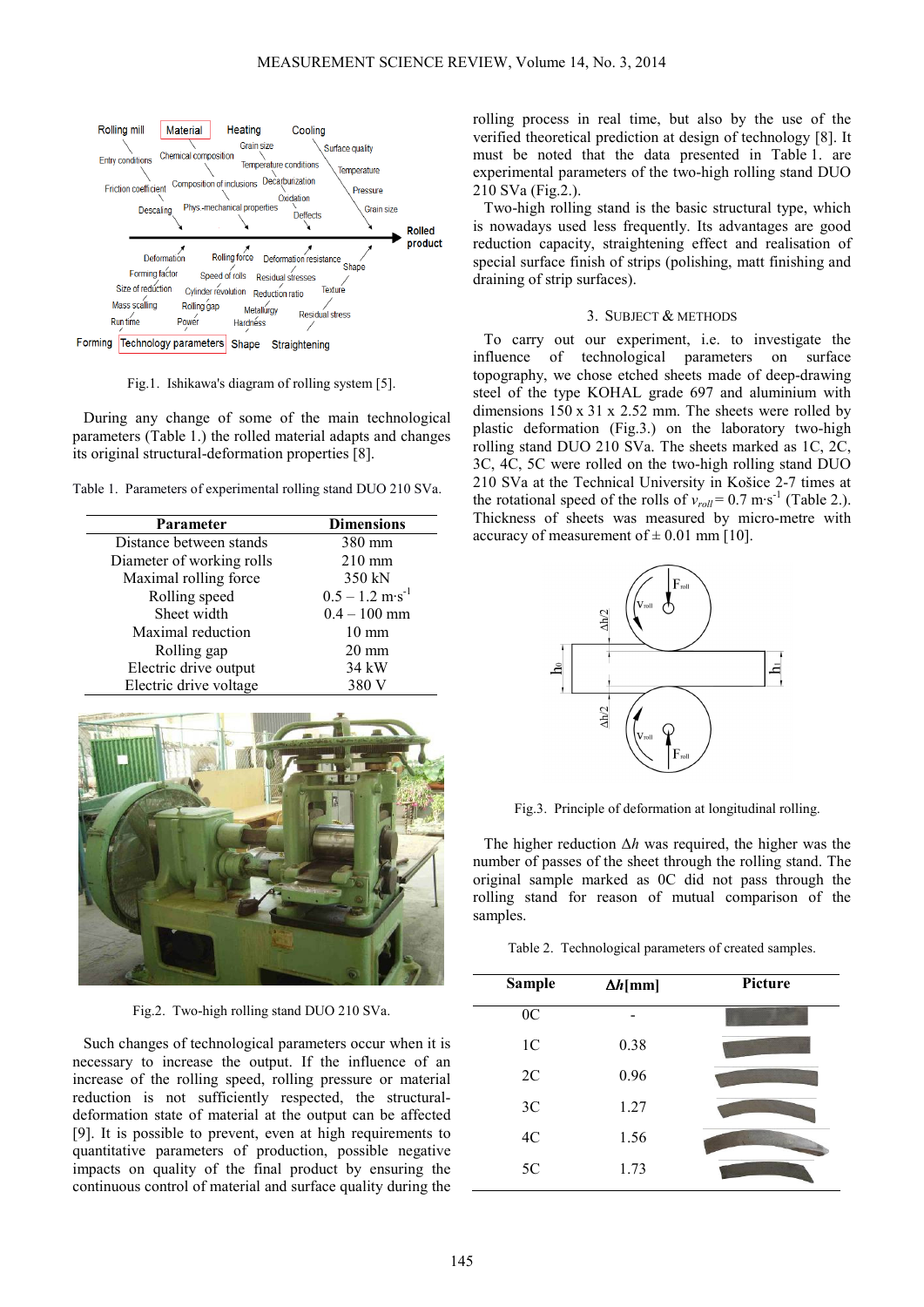#### 4. MEASUREMENT OF ROLLING FORCE

Rolling force on the two-high rolling stand DUO 210 SVa was measured at rolling of deep-drawing steel by metallic strain gauges (Fig.4.), which were at rolling of sheets fixed to this stand [5].



Fig.4. Detail of placement of strain gauges in the rolling stand [6].

The rolling force was measured at the rolling speed of  $0.7 \text{ m·s}^{-1}$  (Fig.5.) for all sheets made of deep-drawing steel, which are marked as 1C-5C, and it varied from 67.9 kN to 145.1 kN [5].



Fig.5. Graphical presentation of evolution of rolling force in time at the rolling speed of 0.7 m·s<sup>-1</sup> [6].

The higher the required reduction, the higher the rolling force and also the smoother the surface of the rolled product, as it is shown graphically in Fig.6. [5]. This relation is valid for all experimental sheets, with the exception of the sheet made of the deep-drawing steel 2C. For rolling of this sheet higher rolling force was required than for the sheet 3C.

#### 5. MEASUREMENT OF SURFACE TOPOGRAPHY

Measurement and evaluation of surface topography represents an independent part of metrology. Special methodologies and measurement devices enable obtaining of the data that are necessary for characterisation of quality of the controlled surface [4]. The height parameters defined in the axis Z are determined by heights of peaks and valleys or by their combinations [4]. The height parameters on the cold rolled sheets made of deep-drawing steel were the height parameters of surface topography measured by roughness meter SurfTest SJ401 and by optical profilemeter MicroProf FRT [4]. The measured surface was always 1.6 x 1.6 mm (Fig.6.). It was established from the findings obtained at measurement that topography of the rolled sheet was influenced at plastic deformation by geometry of working rolls of the rolling stand (namely by the deformation zone). The geometry of the zone of deformation is determined by the area of contact between the metal and the rolls (Fig.7.).



Fig.6. Diagram of the sample 1C with reduction of 0.38 mm with marked measured area of 1.6 x 1.6 mm.



Fig.7. Deformation zone at longitudinal rolling.

#### 6. PREDICTION OF TECHNOLOGICAL PARAMETERS

The basic objective is to achieve better material properties in comparison with conventional rolling (strength, toughness, plasticity, etc.), hence the necessary knowledge of individual parameters that influence the rolling [11], [12], [13].

The satisfactory technological parameters of the two-high rolling stand DUO 210 SVa (satisfactory rolling force *Froll* [N], satisfactory mean arithmetic deviation *Ra* [µm], length of the deformation zone  $l_d$  [mm] and others) were determined for rolled sheets made of deep-drawing steel (Table 3.) at the rolling speed  $v_{roll}$  = 42 m·min<sup>-1</sup> by regression equations.

Table 3. presents numerically regression equations from graphical representation of dependence of absolute reduction of the rolled sheet from deep-drawing steel and aluminium on technological parameters of the two-high rolling stand DUO 210 SVa. Determination coefficients (reliability values), which enabled comparison of true values of technological parameters of the two-high rolling stand DUO 210 SVa and their estimates, were used for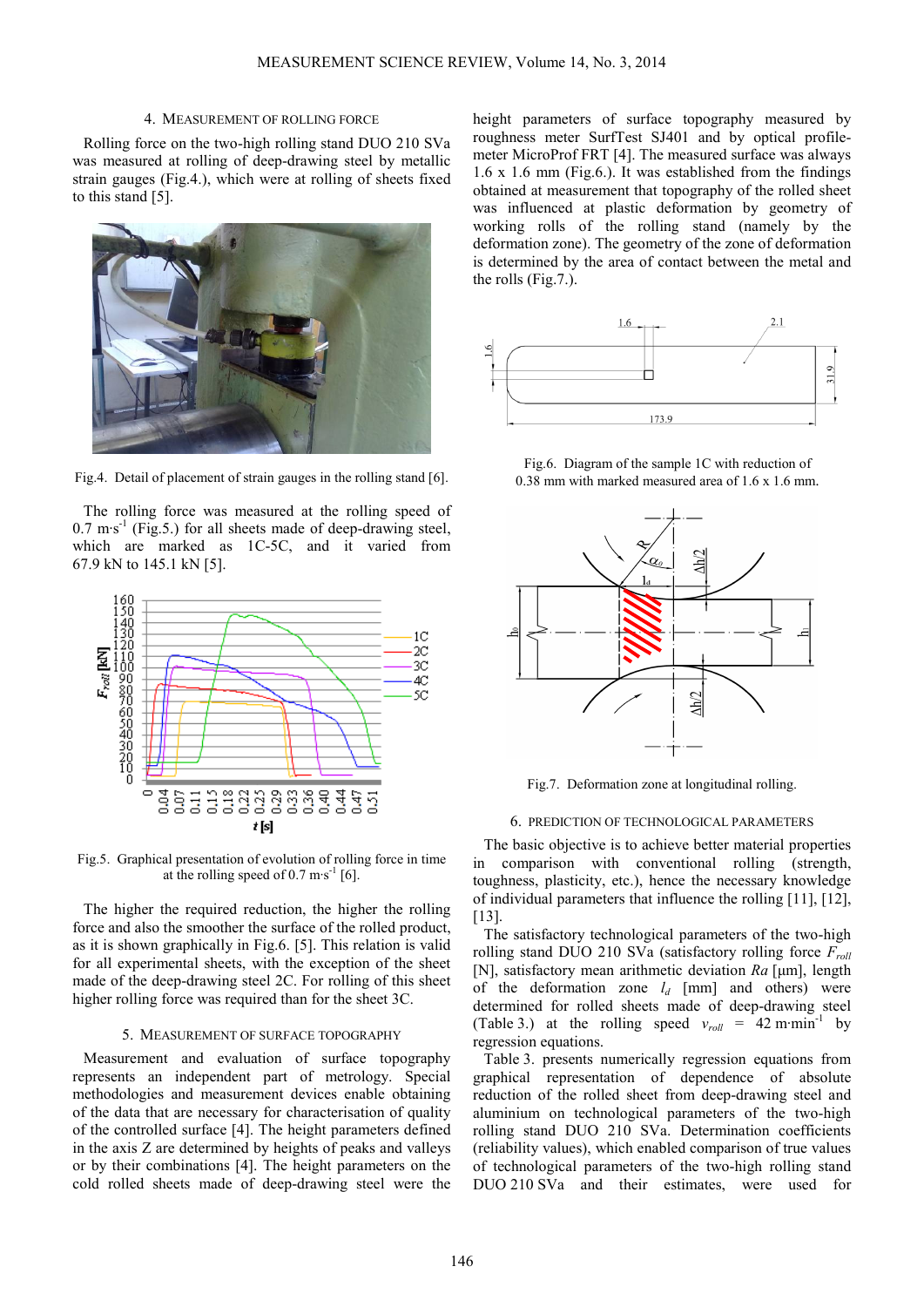verification of reliability of these explicit functions. Values of determination coefficients for the dependence ∆*h* on technological parameters varied between 0.80 and 1.00.

On the basis of these findings we created an algorithm for the Matlab program for mathematical modelling of the above relations.

The equations in Table 3. were modified for use of the algorithm also for other materials by relation of the material plasticity constants  $K_P(1)$ 

$$
K_P = \frac{10^{12}}{E^2} \tag{1}
$$

Modulus of elasticity in tension *E* was chosen as a comparative parameter*.* In this case it was Young's modulus of elasticity of deep-drawing steel of the type KOHAL ( $E_{PK}$ =186 700 MPa) and aluminium ( $E_{PAI}$  = 70 000 MPa). The constant according to the equation (1) for the deep-drawing steel of the brand KOHAL is  $K_{PK} = 28.69$ , and for the aluminium it is  $K_{PAI} = 204.08$ . It was established that it was possible to use the index proportion

$$
I_{Kp} = \sqrt{\frac{K_{PK}}{K_{PAI}}} \tag{2}
$$

implemented into regression relations to reduction, for good differentiation of individual materials in the course of rolling. The constant for the deep-drawing steel of type KOHAL is  $K_{PK}$  = 28.69 and is taken as reference parameter in the following calculations.

Mathematical model for prediction of technological parameters of the two-high rolling stand DUO 210 SVa at the change of the absolute reduction ∆*h* is based on these regression equations both for the deep-drawing steel of the brand KOHAL grade 697 and for aluminium (Fig.8.), as well as, generally, for any rolled material. For clarity, only these two materials are given in the graph. The reason is a great difference in input mechanical parameters, and thus, also more marked difference in theoretically predicted values. Curves for non-alloy low-carbon structural steel PN EN 10263-2:2004 would be, in the graph concerned, analogically localized between these boundary materials. Respectively in consideration of its parameters *EPN*=125580 MPa and  $K_{PN}$  = 63.41019.

Legend and comments concerning the results in Fig. 8: *QfrollK* - satisfactory forming factor for KOHAL [-], *nrollK* satisfactory number of revolutions for KOHAL  $[s^{-1}]$ ,  $n_{rollA}$  satisfactory number of revolutions for aluminium  $[s^{-1}]$ ,  $v_{rollK}$ - satisfactory rolling speed  $v_{roll}$  for KOHAL  $[m \cdot s^{-1}]$ ,  $F_{rollK}$  satisfactory rolling force *Froll* for KOHAL [N], *σsK* satisfactory surface tension  $\sigma_s$  for KOHAL [N·m<sup>-1</sup>],  $\sigma_{sA}$  satisfactory surface tension  $\sigma_s$  for aluminium [N·m<sup>-1</sup>],  $F_{rollA}$  satisfactory rolling force  $F_{roll}$  for aluminium [N],  $v_{rollA}$ satisfactory rolling speed  $v_{roll}$  for aluminium  $[m \cdot s^{-1}]$ ,  $Q_{\text{frollA}}$  satisfactory forming factor for aluminium  $[-]$ ,  $Ra$ <sup>4</sup> satisfactory mean arithmetic deviation *Ra* for aluminium [µm], *Ra<sup>K</sup>* - satisfactory mean arithmetic deviation *Ra* for KOHAL [µm].

Table 3. Determination of satisfactory technological parameters of the rolling stand DUO 210 SVa at rolling of other materials.

| <b>Satisfactory</b>                       | <b>Linear regression</b>                                               |
|-------------------------------------------|------------------------------------------------------------------------|
| technological                             | (explicit function)                                                    |
| parameter                                 |                                                                        |
| satisfactory rolling                      | $v_{roll} = -109.56 \cdot \Delta h \cdot I_{Kp} + 167.65$              |
| speed $v_{roll}$ [m·s <sup>-1</sup> ]     |                                                                        |
| satisfactory rolling                      | $F_{roll} = 50.77 \cdot \Delta h \cdot I_{Kn} + 40.73$                 |
| force $F_{roll}$ [kN]                     |                                                                        |
| satisfactory number of                    | $n_{roll} = -166.07 \cdot \Delta h \cdot I_{Kp} + 254.12$              |
| revolutions $n_{roll}$ [s <sup>-1</sup> ] |                                                                        |
| satisfactory mean                         | $Ra = -0.21 \cdot \Delta h \cdot I_{Kp} + 0.85$                        |
| arithmetic deviation                      |                                                                        |
| $Ra$ [µm]                                 |                                                                        |
| satisfactory forming                      | $Q_{\text{Froll}} = 3.99 \cdot \Delta h \cdot I_{\text{Kp}} + 1.13$    |
| factor $Q_{Froll}$ [-]                    |                                                                        |
| satisfactory length of                    | $l_d = 5.28 \cdot \Delta h \cdot I_{Kp} + 4.59$                        |
| zonal deformation $l_d$                   |                                                                        |
| $\lceil$ mm $\rceil$                      |                                                                        |
| satisfactory average                      | $h_s = -0.50 \cdot \Delta h \cdot I_{Kp} + 2.52$                       |
| height of the rolled                      |                                                                        |
| sheet $h_s$ [mm]                          |                                                                        |
| satisfactory horizontal                   | $S_h = 191.87 \cdot \Delta h \cdot I_{Kp} + 127.47$                    |
| projection of the                         |                                                                        |
| contact surface of the                    |                                                                        |
| rolled product on the                     |                                                                        |
| working part of the                       |                                                                        |
| roll $S_h$ [mm <sup>2</sup> ]             |                                                                        |
| satisfactory surface                      | $\sigma_{s} = 4.67 \cdot 10^{-5} + 354.27 \cdot \Delta h \cdot I_{Kp}$ |
| tension $\sigma_s$ [N·m <sup>-1</sup> ]   |                                                                        |

Designation of the curves of the functions is analogous to designation of equations for their calculation according to Table 3. The prediction model shows here the significant difference in behaviour of the main functions in the process of material rolling - in this case relatively rigid deepdrawing steel of type KOHAL and relatively soft aluminium. Then the technologist can easily determine calculated values of the required technological parameter for the selected reduction ∆*h* from the diagram and select the final quality of surface roughness profile *Ra* (or also for required material hardening by rolling, i.e. increase of strength *Rm*). The optimal technological parameters of the rolling process for any material can be read from the graph (vertical lines) for the desired surface modifications *Ra* and the appropriate reduction of the thickness ∆*h*. According to the prediction graph, constraints in limit values of the size of reductions ∆*hlim* for any material can also be specified. The limit size of reduction ∆*hlim* is clearly defined by a value on the axis for  $\Delta h$ , where the rolling speed  $v_{roll}$  converges to zero.

Specifically, for KOHAL ∆*hlimK* is of 1.6 mm and for aluminium ∆*hlimA* it is of 3.8 mm. Other factors defining the size limit of reduction ∆*hlim* are technical parameters of the rolling stand DUO 210 SVa. These are maximal technical values of the rolling speed, rolling force and maximal reduction ( $v_{rollmax} = 72$  m·min<sup>-1</sup>,  $F_{rollmax} = 350$  kN,  $\Delta h_{max} =$ 10 mm), as shown in Table 1. A set of interest functions and materials may be, according to the above mentioned scheme, interactively extended as required by the technologist using the application MATLAB.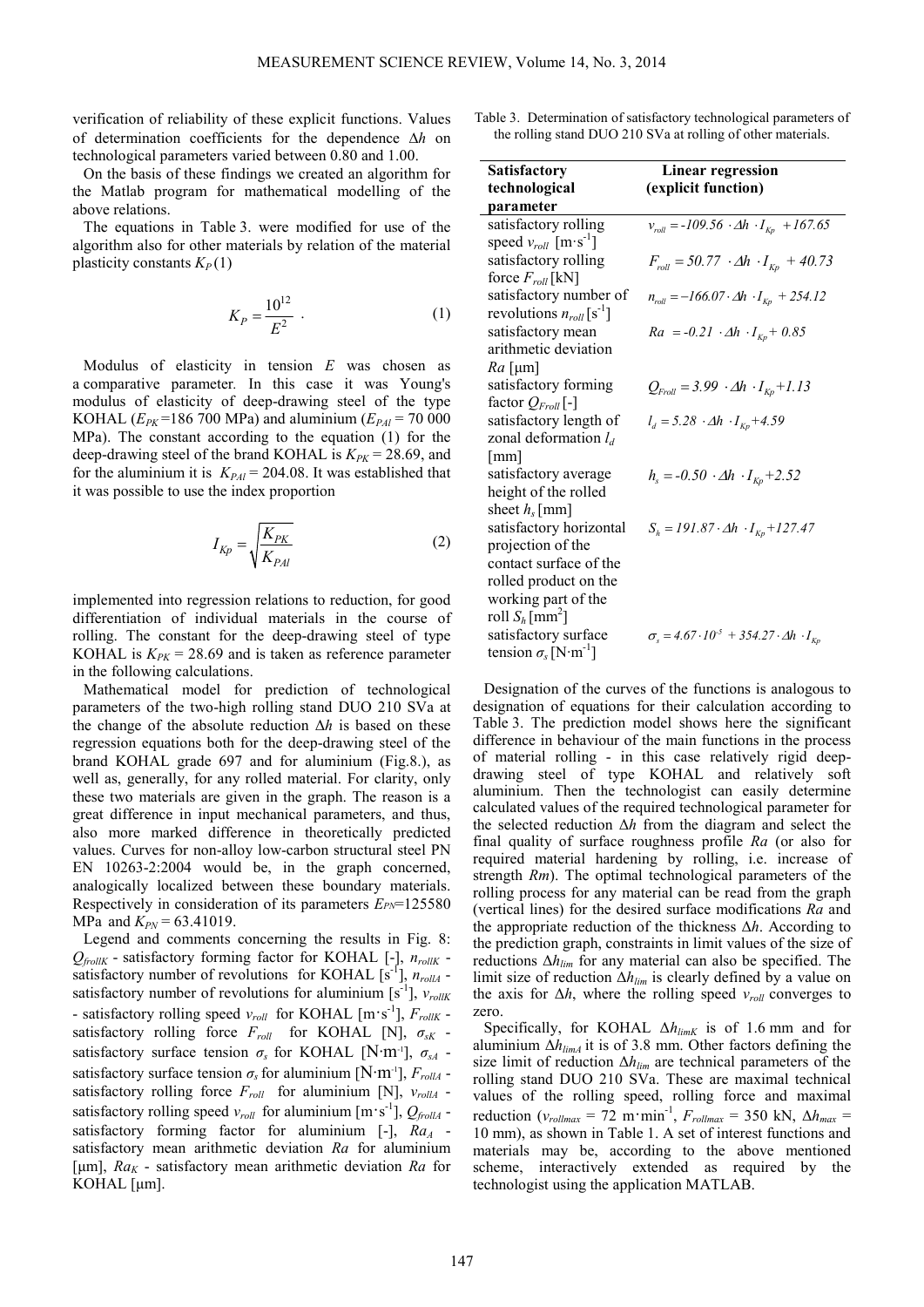

Fig.8. Graphical presentation of prediction of technological parameters in deep-drawing steel KOHAL and aluminium; Y- axis is on a logarithmic scale.

## 7. VERIFICATION

Verification was performed using the rolling stand on which calculated values of main rolling parameters for individual materials were set accurately. This means rolling speed vrol, and rolling force *F*<sub>*roll*</sub> for selected reductions ∆*h*. These values are plotted in Fig.9. According to reductions, changes of final surface roughness profile *Raroll* and final strength Rm of rolled sheets of the mentioned materials were measured and compared with the theoretically

predicted values. Changes of the predicted final surface roughness profile *Raroll* in comparison with the actually measured surface roughness profile of rolled sheet surface *Rarollm* in relation to reductions are represented in Fig.10. Changes of predicted final strength *Rm* in comparison with the actually measured strength of rolled sheets in relation to reductions are shown in Fig.11. As follows from the comparative graphs and from Table 4. and 5., closeness of the results is high and does not exceed the value of 5 %.



Fig.9. Theoretically determined rolling speed *vroll*, rolling force *Froll* for selected reductions ∆*h* in relation to materials.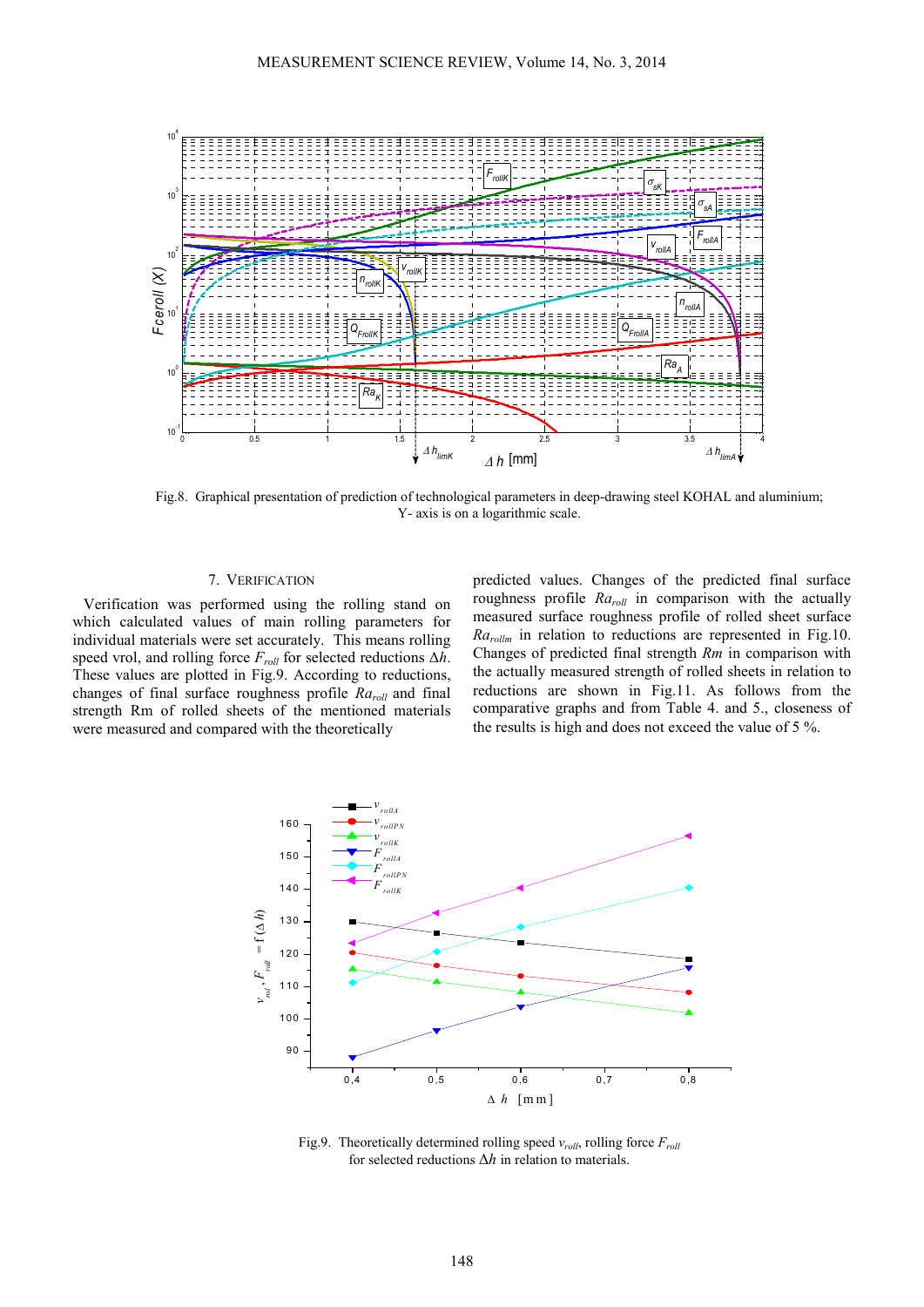

Fig.10. Changes of predicted final surface roughness profile  $Ra_{roll}$  in comparison with actually measured surface roughness profile of rolled sheets *Rarollm.*



Fig.11. Changes of predicted final strength *Rm* in comparison with actually measured strength of rolled sheets in relation to reductions.

Table 4. Check of decreasing the surface roughness profile  $Ra_{roll}$  [µm] according to  $\Delta h$  [mm]; original sample thickness  $h = 1.6$  [mm].

| $\Delta h$     | $Ra_{rollA}$ | $Ra_{rollPN}$ | $Ra_{rollK}$ | $Ra_{roll\_Am}$ | $Ra_{rollPMm}$ | $Ra_{rollKm}$ |
|----------------|--------------|---------------|--------------|-----------------|----------------|---------------|
| 0.4            | 1.4          | 1.32          | 1.27         | 1.45            | 1.35           | 1.26          |
| 0.5            | 1.37         | 1.28          | 1.21         | 1.35            | 1.26           | 1.22          |
| 0.6            | 1.34         | 1.24          | 1.16         | 1.36            | 1.23           | 1.17          |
| 0.8            | 1.3          | 1.16          | 1.05         | 1.33            | 1.15           | 1.07          |
| median         | 1.35         | 1.25          | 1.17         | 1.37            | 1.25           | 1.18          |
| $\Delta h = 0$ | 1.7          | 1.5           | 1.45         | 1.7             | 1.5            | 1.45          |
| $\frac{0}{0}$  | 23.53        | 22.67         | 27.59        | 21.76           | 23.33          | 26.21         |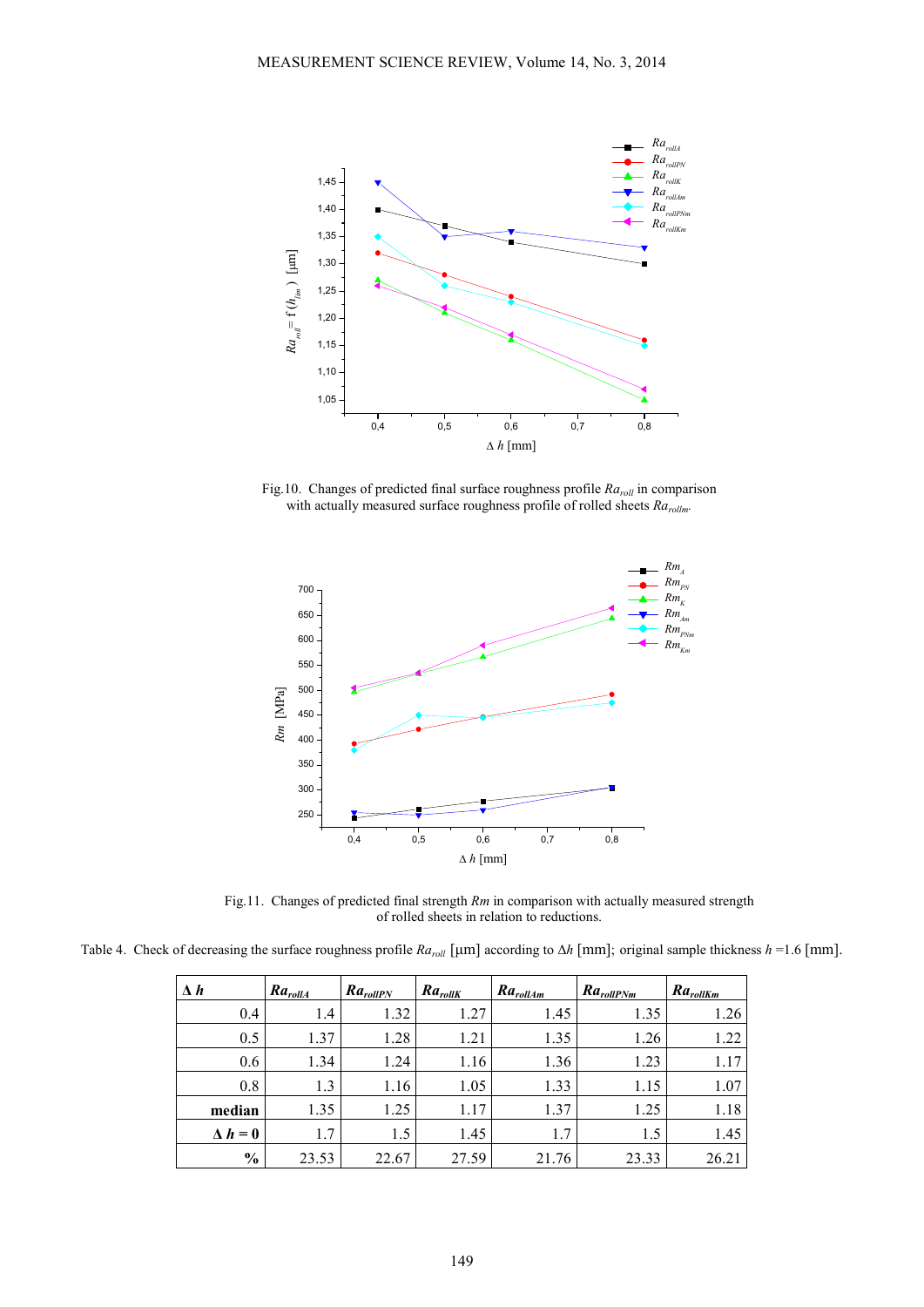| $\Delta h$     | $Rm_{rollA}$ | $Rm_{rollPN}$ | $Rm_{rollK}$ | $Rm_{rollAm}$ | $Rm_{rollPMm}$ | $Rm_{rollKm}$ |
|----------------|--------------|---------------|--------------|---------------|----------------|---------------|
| 0.4            | 243          | 393           | 497          | 255           | 380            | 505           |
| 0.5            | 262          | 422           | 533          | 250           | 450            | 535           |
| 0.6            | 278          | 447           | 567          | 260           | 445            | 590           |
| 0.8            | 304          | 492           | 644          | 306           | 475            | 665           |
| median         | 272          | 438           | 560          | 268           | 438            | 574           |
| $\Delta h = 0$ | 195          | 355           | 470          | 195           | 355            | 470           |
| $\frac{0}{0}$  | 56.03        | 38.47         | 37.07        | 56.92         | 33.80          | 41.49         |

Table 5. Check of increasing the tensile strength *Rm* [MPa] according to ∆*h* [*mm*]*;* original sample thickness *h* =1.6 [mm].

#### 8. CONCLUSION

The authors made the effort to cope with existing disadvantages of the analytical way of proposing rolling parameters for the rolling stand DUO 210 SVa, of course with effect on the optimization of industrial continuous rolling using rolling stands of the type 3,5 KVARTO (results demonstrate close collaboration of the authors with the companies Siemens AG Österreich and ArcelorMittal Ostrava a.s). Especially in industrial rolling, it is a case of large losses in output, quality of rolled material and sheet surface, and as a result, the overall economics of the operation of industrial rolling mills. The reason is still prevailing subjectivity in the selection of main technological parameters of rolling. On the basis of analysis of the data from experimental samples it was possible to propose an algorithm. The proposed mathematical model (algorithm) proved to be suitable in practice, when after entering the input material data it creates a comprehensive mathematical model of the processing numerical and graphical form. An example of graphical representation of the calculation of main functions of the process according to equations in Table 3. is presented in Fig.8. Verification and comparative graphs of theoretically predicted and measured final values of rolled sheets in relation to individual materials and reductions are shown in Fig.10. and Fig.11. The set technological parameters in relation to reductions and materials based on equations in Table 3. are given in Fig.9. The prediction model proves here the significant difference in behaviour of the main functions in the rolling process of materials, namely deep-drawing steel of type KOHAL and aluminium.

It is then possible to determine from the diagram the calculated values of the searched parameter for the chosen absolute reduction ∆*h* and for the chosen (final) surface quality *Ra*. The optimal technological parameters of the process of rolling for any material can be read from the graph (on vertical lines) for desired surface finish *Ra* and the given reduction in thickness ∆*h*. According to the prediction graph, constraints in limit values of the size of reductions ∆*hlim* for any material can also be specified. This principle can be analogically expanded as needed also to a number of other required parameters, which can again be expressed both analytically and graphically.

#### ACKNOWLEDGEMENT

The contribution was supported by the projects RMTVC No. CZ.1.05/2.1.00/01.0040, the IT4Innovations Centre of Excellence project, reg. no. CZ.1.05/1.1.00/02.0070 and the project Institute of Clean Technologies for Mining and Utilization of Raw Materials for Energy Use, Reg. No. CZ.1.05/2.1.00/03.0082.

### **REFERENCES**

- [1] Garber, E., Traino, A., Kozhevnikova, I. (2009). Novel mathematical models for cold-rolling process. In *Flatrolled Steel Processes: Advanced Technologies*. CRC Press, 179-191.
- [2] Bidulská, J., Kvačkaj, T., Bodák, V., Bidulský, R. (2007). The microgeometry parameters of uncoated and zinc-coated cold rolled steel strips. *Journal of Metals, Materials and Minerals*, 17 (2), 1-7.
- [3] Pittner, J., Simaan, A.M. (2011). *Tandem Cold Metal Rolling Mill Control*: *Using Practical Advanced Methods.* Springer.
- [4] Szarková, V., Valíček, J., Vlado, M., Harničárová, M., Rokosz, K., Lupták, M., Samardžić, I., Kozak, D., Hloch, S. (2013). Influence of longitudinal cold rolling on the surface topography of low carbon structural steel. *Technical Gazette*, 20 (4), 705-709.
- [5] Valíček, J., Müllerová, J., Szarková, V., Rokosz, K., Łukianowicz, C., Kozak, D., Koštial, P., Harničárová, M. (2013). A new procedure for the determination of the main technology parameters of rolling mills. In *Design and Analysis of Materials and Engineering Structures.* Springer, 15-25.
- [6] Valíček, J., Držík, M., Hryniewicz, T., Harničárová, M., Rokosz, K., Kušnerová, M., Barčová, K., Bražina, D. (2012). Non-contact method for surface roughness measurement after machining. *Measurement Science Review*, 12 (5), 184-188.
- [7] Whitehouse, J.D. (2003). *Handbook of Surface and Nanometrology,* 2nd Edition. CRC Press.
- [8] Oduguwa, V., Roy, R. (2006). A review of rolling system design optimisation. *International Journal of Machine Tools and Manufacture*, 46 (7-8), 912-928.